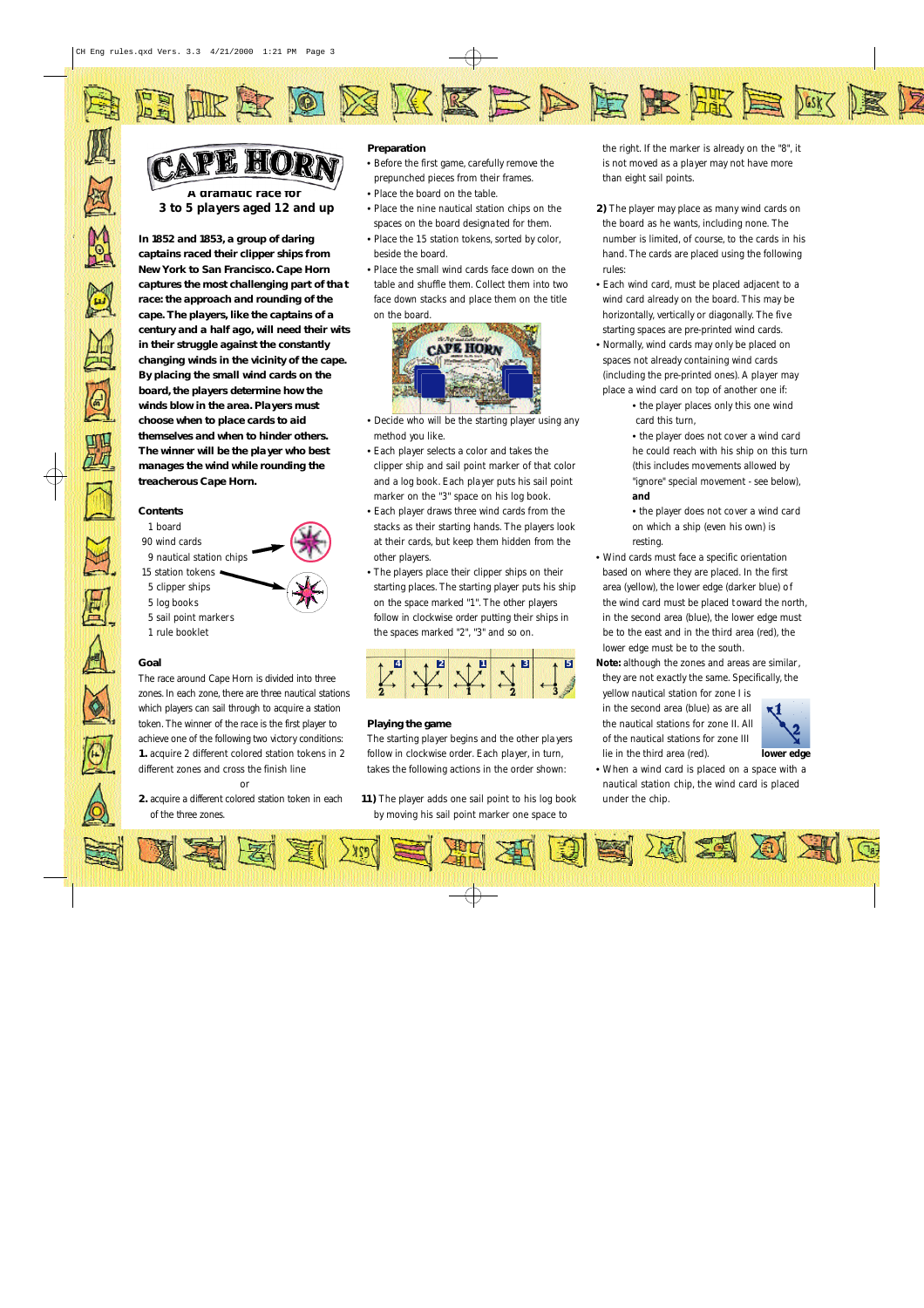GSKZ

# KABME KKO DAF HAHEK



**3)** The player moves his ship in the direction and for the distance indicated on the wind card where it rests. If several directions and distances are shown on the card, the player may choose among them. Although the spaces a ship passes over need not have wind cards on them, the space where the ship ends its movement must have a wind card. Ships must move the full distance indicated. A ship may not be moved onto a wind card already occupied b y another ship unless the space also has a nautical station chip.

Also, ships may not be moved off the board. If the only options offered by a wind card would move the ship off the board, the player must choose the "ignore" special movement to move the ship.

## **Three special movement rules**

• No move: a player may choose not to move his ship and receive a sail point ins tead (up to the maximum of 8 sail points). A pla yer may do this even if he has 8 sail points and would receive none.

- Ignore: a player may pay 3 sail points to ignore the directions printed on the wind card. In this case, the player may move his ship to any of the 8 neighboring spaces. Of course, the space chosen must have a wind card on it and no other ship (unless it is a nautical station).
- Move twice: a player may pay 5 sail points t o move his ship twice on a turn. He moves his ship first to a wind card and, paying 5 sail points, moves it again to another. Each move must follow the normal movement rules.
- **4)** The player draws one wind card from one of the stacks and adds it to his hand. The player may buy additional wind cards for 1 sail point each. However, a player may never have more than six wind cards and may not discard them. The player's turn is over; play continues with the next player clockwise around the table.

**Example of ship movement:**  The player places the wind card with the "3" on an empty space adjacent to an already placed wind card. The player then moves his ship two spaces diagonally to this newly placed wind card, choosing the diagonally right direction from among the five options on the card.

 $\bigcirc$ 

園

 $\vec{z}$ 

网图

一<br>另

 $\boxed{\Theta}$ 

H

册

# **Stopping on a nautical station**

The board has nine nautical stations, three in each of the three zones. The three stations in each zone have different colors (yellow, red and green). When a ship s tops on a nautical station, the player may take a station token of the color of this station and place it on the space on his log book corresponding to the zone where the ship stopped. The top space is for zone I, the middle space for zone II, and the bottom space for zone III. The player must take a different colored token from each zone and may take only one token from each zone. A ship must end its movement on the nautical station to collect a token; passing over it is not sufficient. As always, the space must have a wind card on it under the chip designating the space as a nautical station. Nautical station spaces may contain more than one ship.

For example: Anna collects a red token from zone I and a green token from zone II. If she chooses to take a token from zone III, it must be a blue one.

# **Game end**

The game ends when either: • a ship that has collec ted two station tokens crosses the finish line

• a ship collects three station tokens.

The player who managed the winning condition is the winner.

or